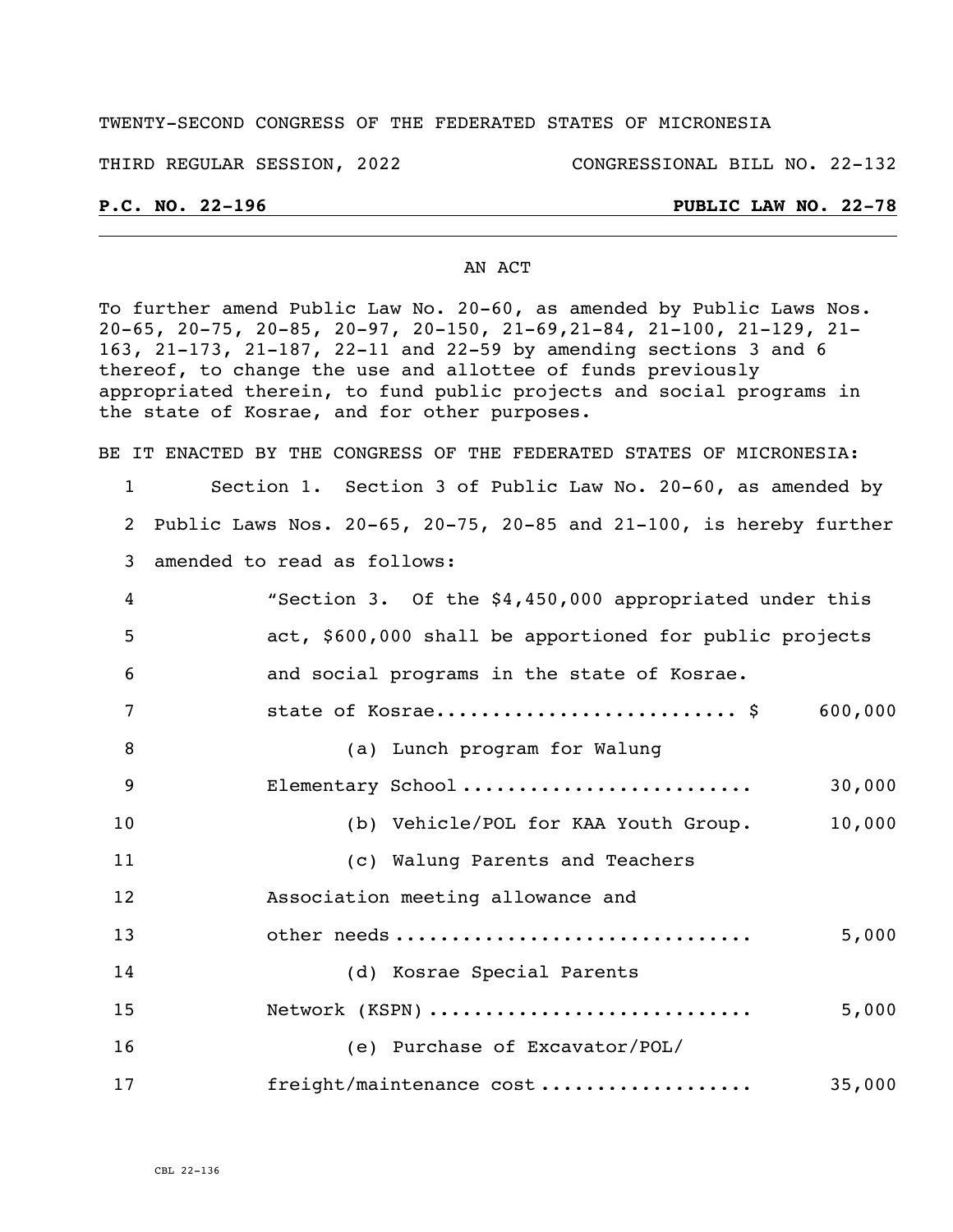# **P.C. NO. 22-196 PUBLIC LAW NO. 22-78**

| $\mathbf{1}$   | (f) Contributions to Kosrae Women        |        |
|----------------|------------------------------------------|--------|
| $\overline{2}$ | Christian Associations \$                | 25,000 |
| 3              | (g) Kosrae Legislative staff             |        |
| 4              | travels/trainings/other needs            | 20,000 |
| 5              | (h) Purchase of vehicle/freight/         |        |
| 6              | POL (Chief of Curriculum Kosrae          |        |
| 7              | Department of Education)                 | 30,000 |
| 8              | (i) U SE INGE development projects       | 40,000 |
| 9              | (j) Contribution to Utwe Youth Endeavors | 15,000 |
| 10             | (k) Contribution to Lelu Youth           |        |
| 11             | basketball team                          | 10,000 |
| 12             | (1) Contribution to Walung Youth group   | 10,000 |
| 13             | (m) Tafunsak fastpitch team (travel      |        |
| 14             | needs, accommodation, allowance,         |        |
| 15             | rental and uniforms)                     | 10,000 |
| 16             | (n) Contribution to Utwe                 |        |
| 17             | Biosphere project                        | 15,000 |
| 18             | (o) Purchase of vehicle/freight/         |        |
| 19             | POL for Walung Elementary School         | 20,000 |
| 20             | (p) Kosrae/Guam fastpitch Master         |        |
| 21             | team (hosting and related costs)         | 9,000  |
| 22             | (q) Kosrae/Clemson University            |        |
| 23             | college preparatory program              | 40,000 |
| 24             | Kosrae Visitors Bureau<br>(r)            | 11,000 |
| 25             | (s) Ka, Lelu Channel Cleaning            | 20,000 |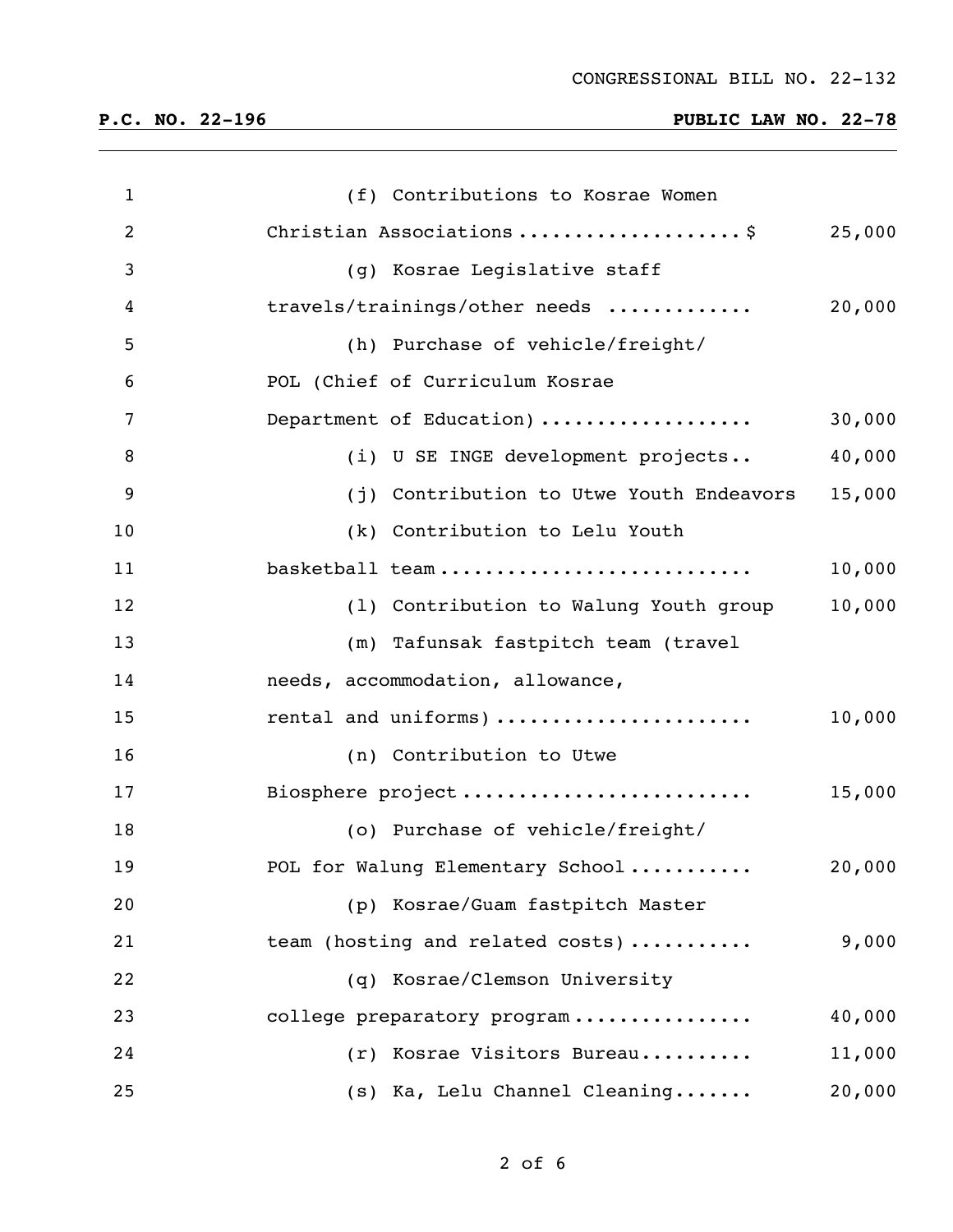# **P.C. NO. 22-196 PUBLIC LAW NO. 22-78**

| $\mathbf{1}$ | (t) Contribution to Malem                 |         |
|--------------|-------------------------------------------|---------|
| 2            | Fastpitch Softball Team\$                 | 10,000  |
| 3            | (u) Tafunsak Women Association            | 30,000  |
| 4            | (v) Contributions to community,           |         |
| 5            | Cultural and social events and activities | 45,000  |
| 6            | (w) Contribution to Kosrae                |         |
| 7            | Wrestling Federation                      | 10,000  |
| 8            | (x) Malem Municipal Government subsidy    | 15,000  |
| 9            | (y) Tafunsak Municipal Government subsidy | 15,000  |
| 10           | (z) Fwintukah road improvement            | 8,000   |
| 11           | (aa) Tafunsak Municipal Government        |         |
| 12           | purchase of heavy equipment (Dump-Truck)  | 15,000  |
| 13           | (ab) Utwe Women Association               | 25,000  |
| 14           | (ac) Malem Women Association              | 15,000  |
| 15           | (ad) Tafunsak channel clearing project    | 25,000  |
| 16           | (ae) Renovation of Kosrae Women Center    | 7,000   |
| 17           | (af) Travel for medical purpose           |         |
| 18           | during the Pandemic                       | 20,000" |
| 19           |                                           |         |
| 20           |                                           |         |
| 21           |                                           |         |
| 22           |                                           |         |
| 23           |                                           |         |
| 24           |                                           |         |
| 25           |                                           |         |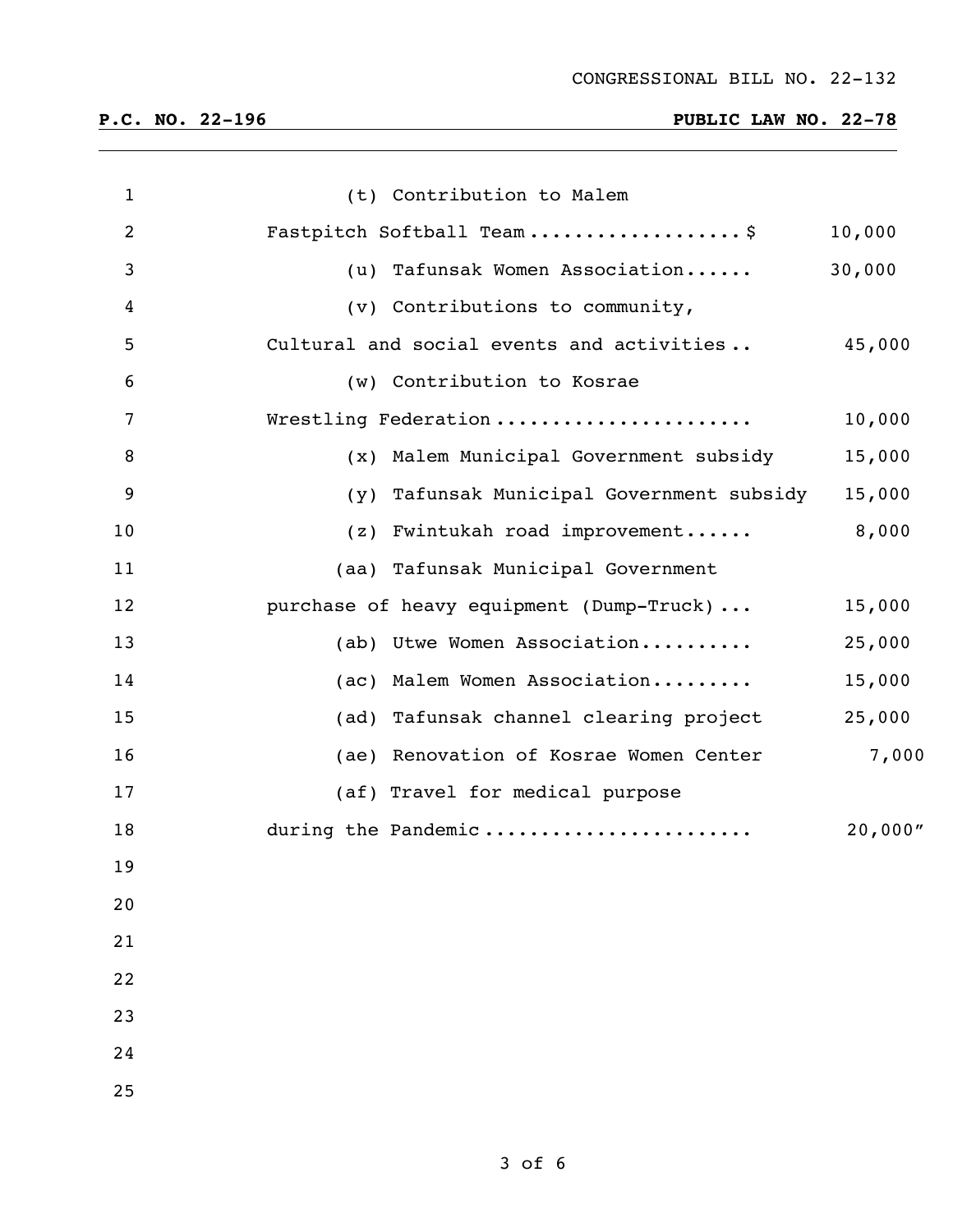| $\mathbf{1}$ | Section 2. Section 6 of Public Law No. 20-60, as amended           |
|--------------|--------------------------------------------------------------------|
| $\mathbf{2}$ | by Public Laws Nos. 20-65, 20-75, 20-97, 21-129, 21-163 and 21-173 |
| 3            | is hereby further amended to read as follows:                      |
| 4            | "Section 6. Allotment and management of funds and lapse            |
| 5            | date. All funds appropriated by this act shall be                  |
| 6            | allotted, managed, administered and accounted for in               |
| 7            | accordance with applicable laws, including, but not                |
| 8            | limited to, the Financial Management Act of 1979. The              |
| 9            | allottee shall be responsible for ensuring that these              |
| 10           | funds, or so much thereof as may be necessary, are used            |
| 11           | solely for the purpose specified in this act, and that             |
| 12           | no obligations are incurred in excess of the sum                   |
| 13           | appropriated. The allottee of funds appropriated under             |
| 14           | section 2 of this act shall be the Governor of Yap State           |
| 15           | or his designee; PROVIDED THAT the allottee of funds               |
| 16           | appropriated under subsections $2(i)$ , $2(j)$ and $2(n)$ of       |
| 17           | this act shall be the President or his designee. The               |
| 18           | allottee of the funds appropriated under sections 3 and            |
| 19           | 4 of this act shall be the President of the Federated              |
| 20           | States of Micronesia or his designee; PROVIDED THAT the            |
| 21           | allottee of funds appropriated under subsections 3(a) to           |
| 22           | $3$ (o) and subsection $3$ (af) of this act shall be the Mayor     |
| 23           | of Lelu Town Government or his designee; the allottee of           |
| 24           | funds appropriated under subsections 3(p) to 3(ae) of              |
| 25           | this act shall be the Governor of Kosrae State or his              |

of 6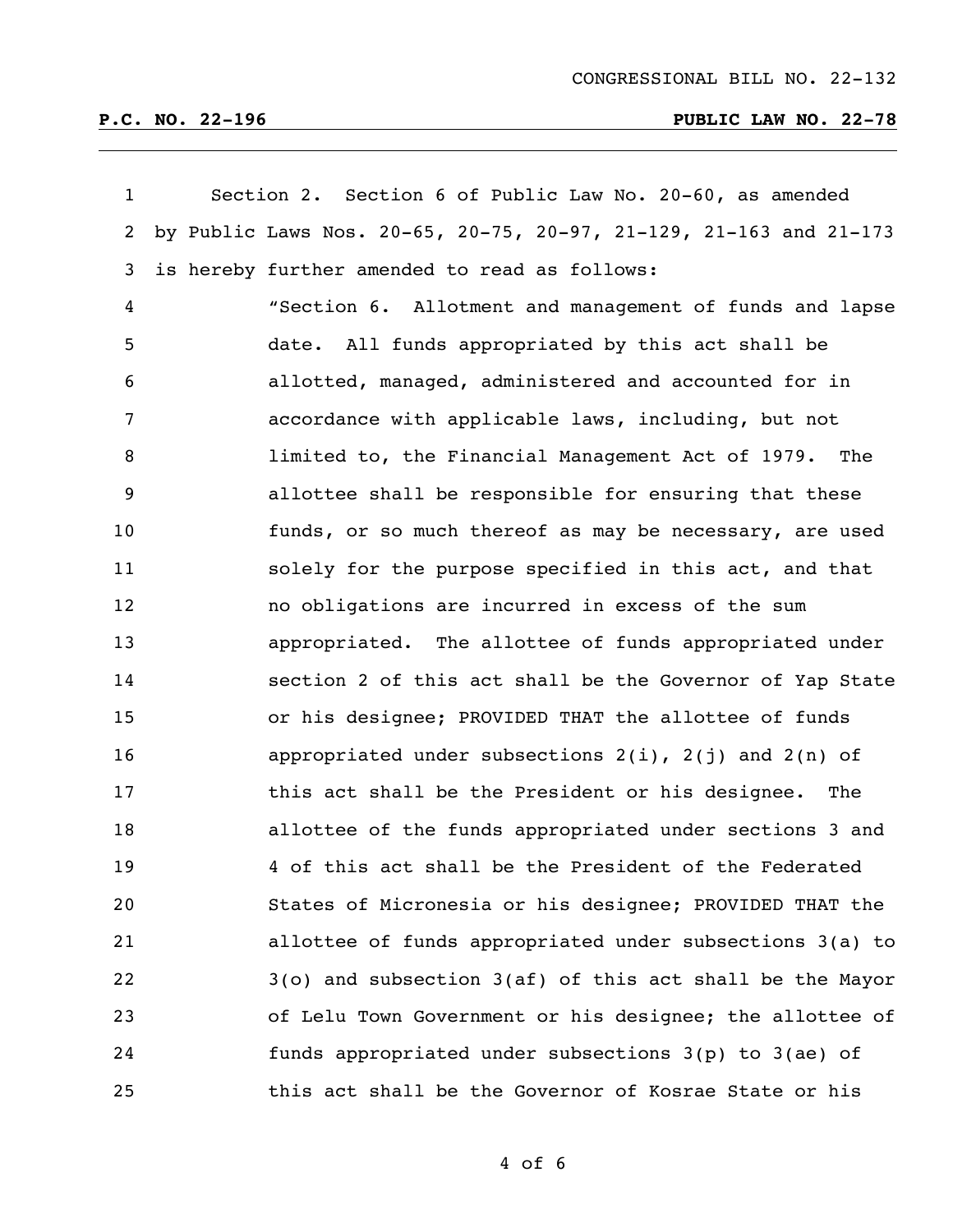# **P.C. NO. 22-196 PUBLIC LAW NO. 22-78**

| $\mathbf{1}$   | designee; the allottee of funds appropriated under           |
|----------------|--------------------------------------------------------------|
| $\overline{2}$ | subsections $4(1)(m)$ and $4(1)(o)$ of this act shall be the |
| $\mathbf{3}$   | Mayor of Pingelap or his designee; the allottee of funds     |
| $\overline{4}$ | appropriated under subsections $4(2)(e)$ , $4(2)(g)$ and     |
| 5              | $4(2)$ (m) of this act shall be the Pohnpei Transportation   |
| 6              | Authority (PTA); the allottee of funds appropriated          |
| 7              | under subsection $4(2)(0)$ of this act shall be the          |
| 8              | Pohnpei Utility Corporation (PUC). The allottee of the       |
| 9              | funds appropriated under subsections 5(1) and 5(6) of        |
| 10             | this act shall be the Governor of Chuuk State or his         |
| 11             | designee; the allottee of the funds appropriated under       |
| 12             | subsection 5(2) of this act shall be the Mortlocks           |
| 13             | Island Development Authority (MIDA); the allottee of         |
| 14             | funds appropriated under subsection 5(3) of this act         |
| 15             | shall be the Mayor of Weno Municipal Government or his       |
| 16             | designee; the allottee of the funds appropriated under       |
| 17             | subsection 5(4) of this act shall be the Southern            |
| 18             | Namoneas Development Authority; the allottee of the          |
| 19             | funds appropriated under subsection 5(5) of this act         |
| 20             | shall be the Faichuk Development Authority. The              |
| 21             | authority of the allottee to obligate funds appropriated     |
| 22             | by this act shall lapse on September 30, 2022."              |
| 23             |                                                              |
|                |                                                              |

- 
-